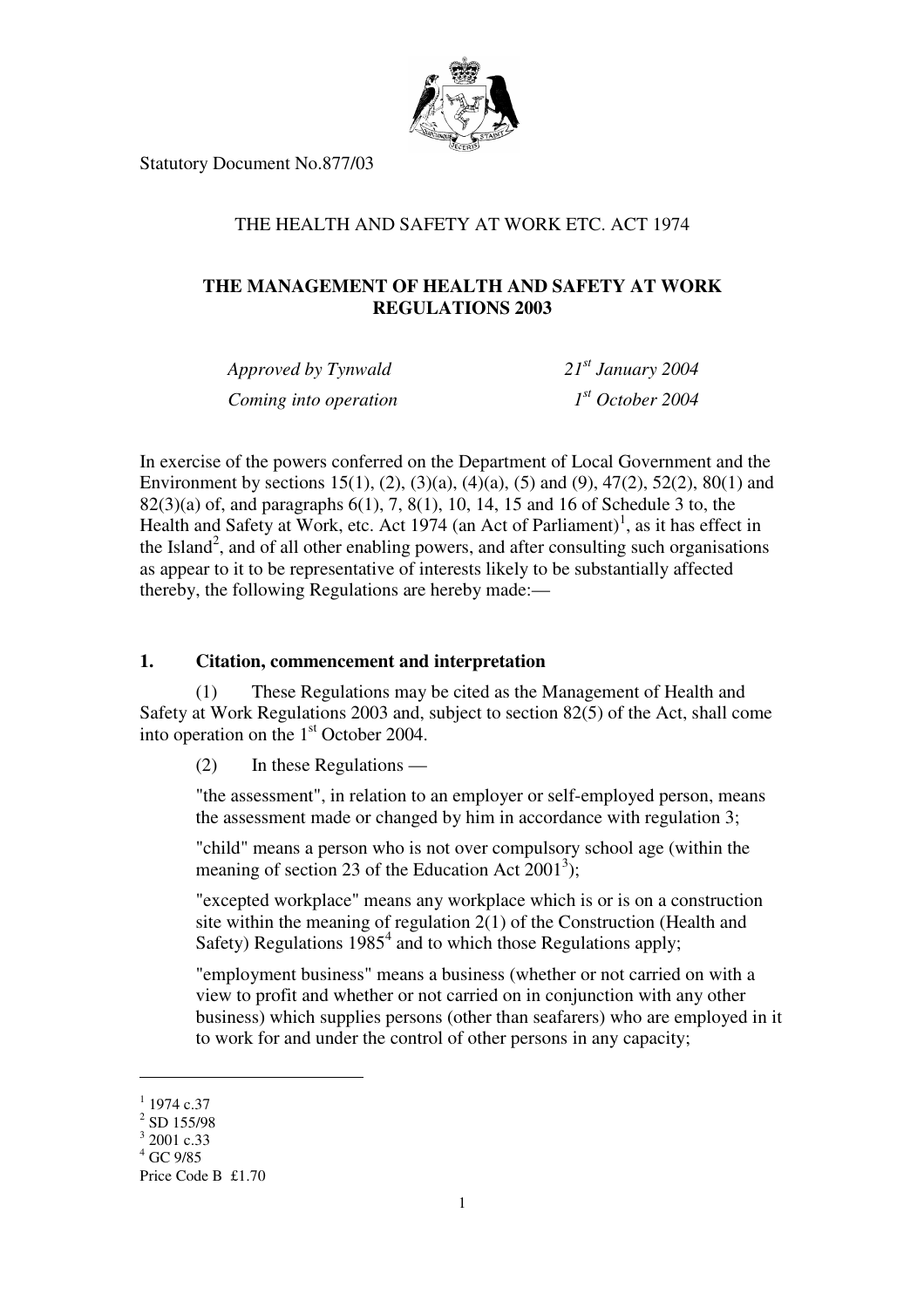"fixed-term contract of employment" means a contract of employment for a specific term which is fixed in advance or which can be ascertained in advance by reference to some relevant circumstance;

"given birth" means delivered a living child or, after 24 weeks of pregnancy, a stillborn child;

"new or expectant mother" means an employee who is pregnant, has given birth within the previous 6 months, or is breastfeeding;

"the preventive and protective measures" means the measures which have been identified by the employer or by the self-employed person in consequence of the assessment as the measures he needs to take to comply with the requirements and prohibitions imposed upon him by or under the relevant statutory provisions and by regulation 17 and the Schedule;

"young person" means any person (other than a child) who has not attained the age of 18.

#### **2. Disapplication of Regulations**

(1) These Regulations do not apply to or in relation to the master or crew of a sea-going ship or to the employer of such persons in respect of the normal shipboard activities of a ship's crew under the direction of the master.

(2) Regulations 3(4) and (5), 9(2) and 16 do not apply to occasional work or short-term work involving —

(a) domestic service in a private household; or

(b) work regarded as not being harmful, damaging or dangerous to young people in a family undertaking.

#### **3. Risk assessment**

- (1) Every employer shall make a suitable and sufficient assessment of —
- (a) the risks to the health and safety of his employees to which they are exposed whilst they are at work; and
- (b) the risks to the health and safety of persons not in his employment arising out of or in connection with the conduct by him of his undertaking,

for the purpose of identifying the measures he needs to take to comply with the requirements and prohibitions imposed upon him by or under regulation 17 and other relevant statutory provisions.

(2) Every self-employed person shall make a suitable and sufficient assessment of —

(a) the risks to his own health and safety to which he is exposed whilst he is at work; and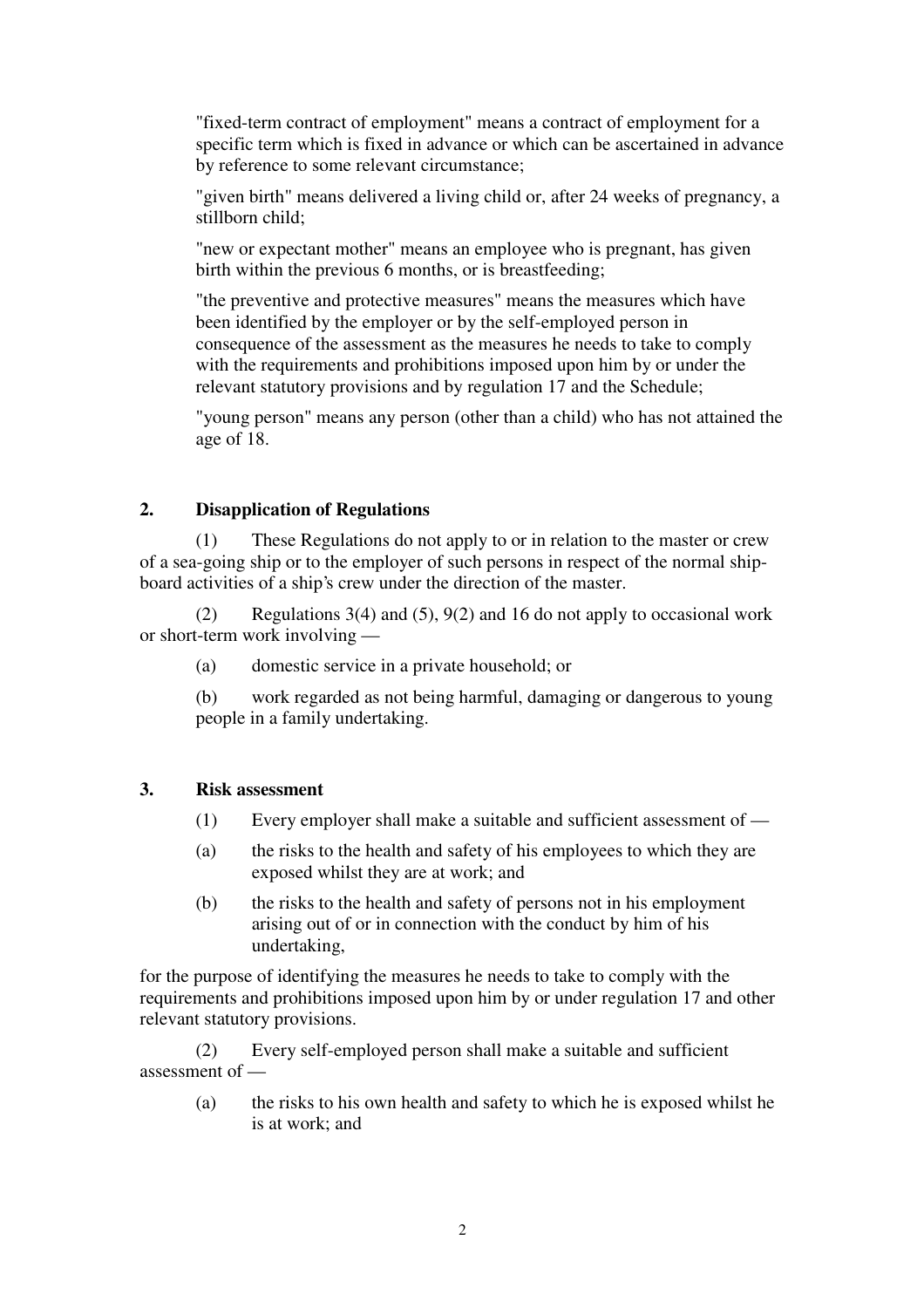(b) the risks to the health and safety of persons not in his employment arising out of or in connection with the conduct by him of his undertaking,

for the purpose of identifying the measures he needs to take to comply with the requirements and prohibitions imposed upon him by or under the relevant statutory provisions.

(3) Any assessment such as is referred to in paragraph (1) or (2) shall be reviewed by the employer or self-employed person who made it if —

- (a) there is reason to suspect that it is no longer valid; or
- (b) there has been a significant change in the matters to which it relates; and where as a result of any such review changes to an assessment are required, the employer or self-employed person concerned shall make them.

(4) An employer shall not employ a child or young person unless he has, in relation to risks to the health and safety of children and young persons, made or reviewed an assessment in accordance with paragraphs (1) and (5).

(5) In making or reviewing the assessment, an employer who employs or is to employ a child or young person shall take particular account of —

- (a) the inexperience, lack of awareness of risks and immaturity of young persons;
- (b) the fitting-out and layout of the workplace and the workstation;
- (c) the nature, degree and duration of exposure to physical, biological and chemical agents;
- (d) the form, range, and use of work equipment and the way in which it is handled;
- (e) the organisation of processes and activities;
- (f) the extent of the health and safety training provided or to be provided to young persons; and
- (g) risks from agents, processes on the protection of young people at work.
- (6) Where the employer employs 5 or more employees, he shall record —
- (a) the significant findings of the assessment; and
- (b) any group of his employees identified by it as being especially at risk.

#### **4. Health and safety arrangements**

(1) Every employer shall make and give effect to such arrangements as are appropriate, having regard to the nature of his activities and the size of his undertaking, for the effective planning, organisation, control, monitoring and review of the preventive and protective measures.

(2) Where the employer employs 5 or more employees, he shall record the arrangements referred to in paragraph (1).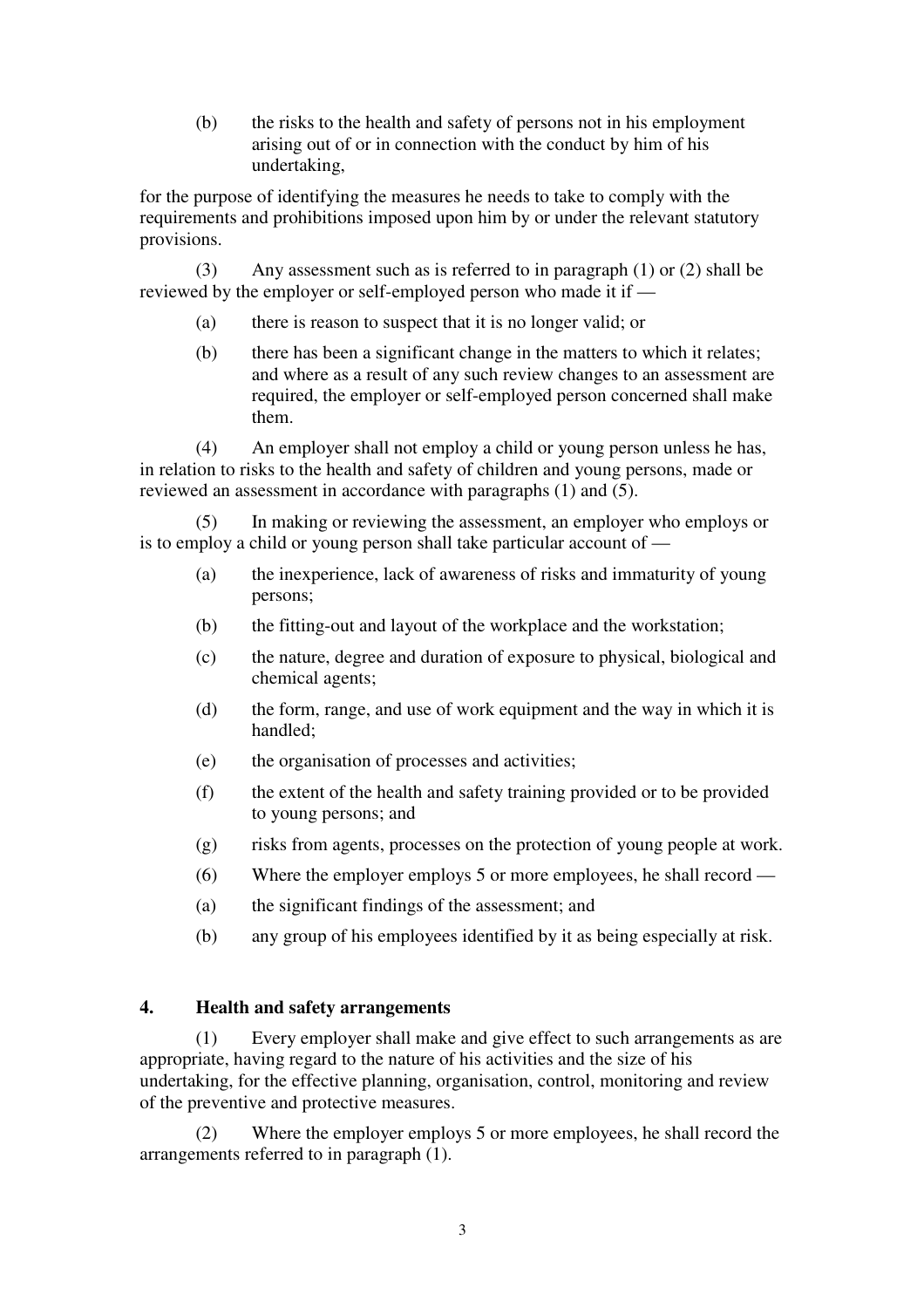### **5. Health surveillance**

Every employer shall ensure that his employees are provided with such health surveillance as is appropriate having regard to the risks to their health and safety which are identified by the assessment.

#### **6. Health and safety assistance**

(1) Every employer shall, subject to paragraphs (6) and (7), appoint one or more competent persons to assist him in undertaking the measures he needs to take to comply with the requirements and prohibitions imposed upon him by or under the relevant statutory provisions and by regulation 17 and the Schedule.

(2) Where an employer appoints persons in accordance with paragraph (1), he shall make arrangements for ensuring adequate co-operation between them.

The employer shall ensure that the number of persons appointed under paragraph (1), the time available for them to fulfil their functions and the means at their disposal are adequate having regard to the size of his undertaking, the risks to which his employees are exposed and the distribution of those risks throughout the undertaking.

- (4) The employer shall ensure that —
- (a) any person appointed by him in accordance with paragraph (1) who is not in his employment —
	- (i) is informed of the factors known by him to affect, or suspected by him of affecting, the health and safety of any other person who may be affected by the conduct of his undertaking, and
	- (ii) has access to the information referred to in regulation 10; and
- (b) any person appointed by him in accordance with paragraph (1) is given such information about any person working in his undertaking who is —
	- (i) employed by him under a fixed-term contract of employment, or
	- (ii) employed in an employment business,

as is necessary to enable that person properly to carry out the function specified in that paragraph.

(5) A person shall be regarded as competent for the purposes of paragraphs (1) and (8) where he has sufficient training and experience or knowledge and other qualities to enable him properly to assist in undertaking the measures referred to in paragraph (1).

(6) Paragraph (1) does not apply to a self-employed employer who is not in partnership with any other person where he himself has sufficient training and experience or knowledge and other qualities properly to undertake the measures referred to in that paragraph.

(7) Paragraph (1) shall not apply to individuals who are employers and who are together carrying on business in partnership where at least one of the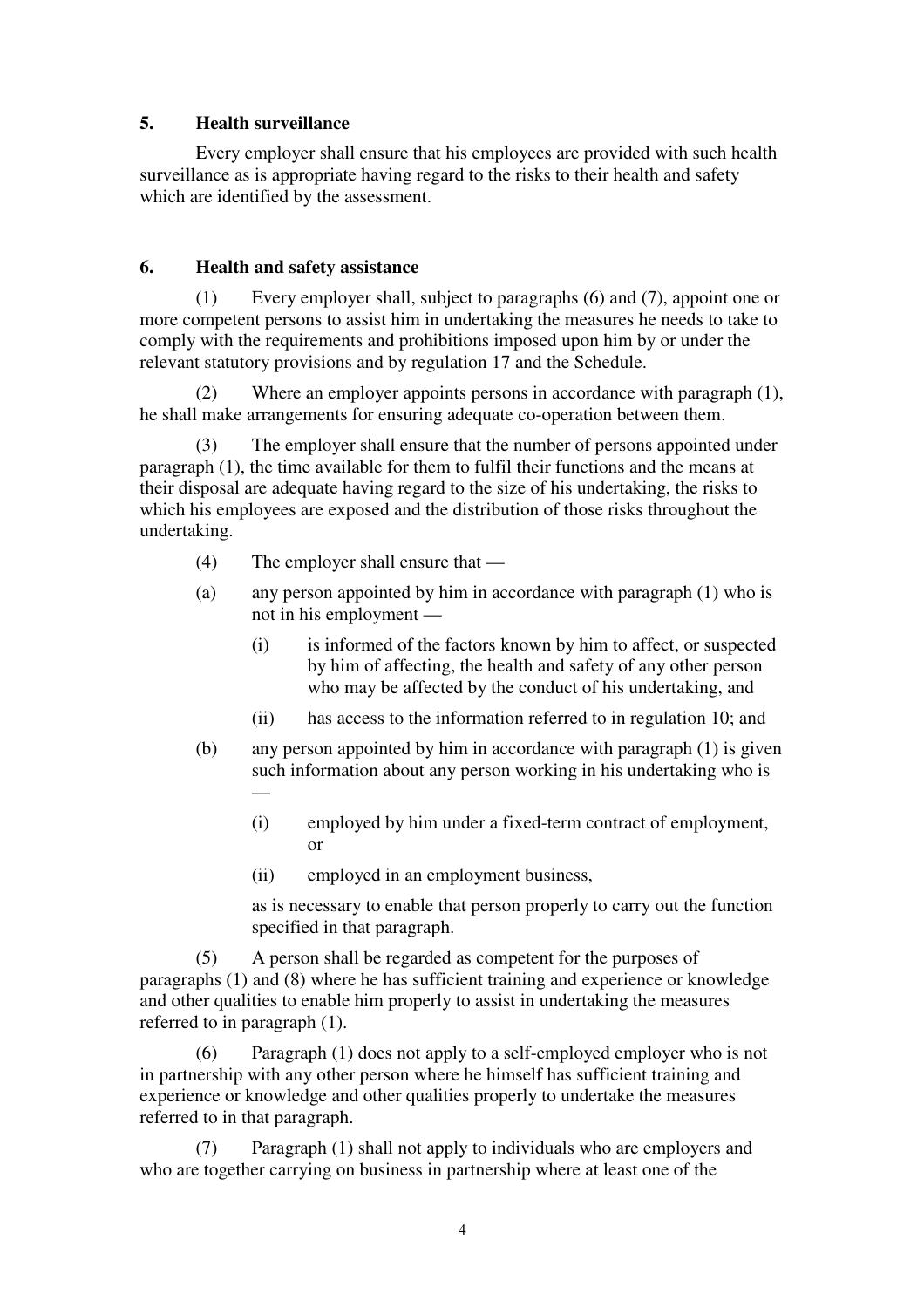individuals concerned has sufficient training and experience or knowledge and other qualities —

- (a) properly to undertake the measures he needs to take to comply with the requirements and prohibitions imposed upon him by or under the relevant statutory provisions; and
- (b) properly to assist his fellow partners in undertaking the measures they need to take to comply with the requirements and prohibitions imposed upon them by or under the relevant statutory provisions.

(8) Where there is a competent person in the employer's employment, that person shall be appointed for the purposes of paragraph (1) in preference to a competent person not in his employment.

## **7. Procedures for serious and imminent danger and for danger areas**

- (1) Every employer shall —
- (a) establish and where necessary give effect to appropriate procedures to be followed in the event of serious and imminent danger to persons at work in his undertaking;
- (b) nominate a sufficient number of competent persons to implement those procedures in so far as they relate to the evacuation from premises of persons at work in his undertaking; and
- (c) ensure that none of his employees has access to any area occupied by him to which it is necessary to restrict access on grounds of health and safety unless the employee concerned has received adequate health and safety instruction.

(2) Without prejudice to the generality of sub-paragraph (a) of paragraph (1), the procedures referred to in that sub-paragraph shall —

- (a) so far as is practicable, require any persons at work who are exposed to serious and imminent danger to be informed of the nature of the hazard and of the steps taken or to be taken to protect them from it;
- (b) enable the persons concerned (if necessary by taking appropriate steps in the absence of guidance or instruction and in the light of their knowledge and the technical means at their disposal) to stop work and immediately proceed to a place of safety in the event of their being exposed to serious, imminent and unavoidable danger; and
- (c) save in exceptional cases for reasons duly substantiated (which cases and reasons shall be specified in those procedures), require the persons concerned to be prevented from resuming work in any situation where there is still a serious and imminent danger.

(3) A person shall be regarded as competent for the purposes of subparagraph (b) of paragraph (1) where he has sufficient training and experience or knowledge and other qualities to enable him properly to implement the evacuation procedures referred to in that sub-paragraph.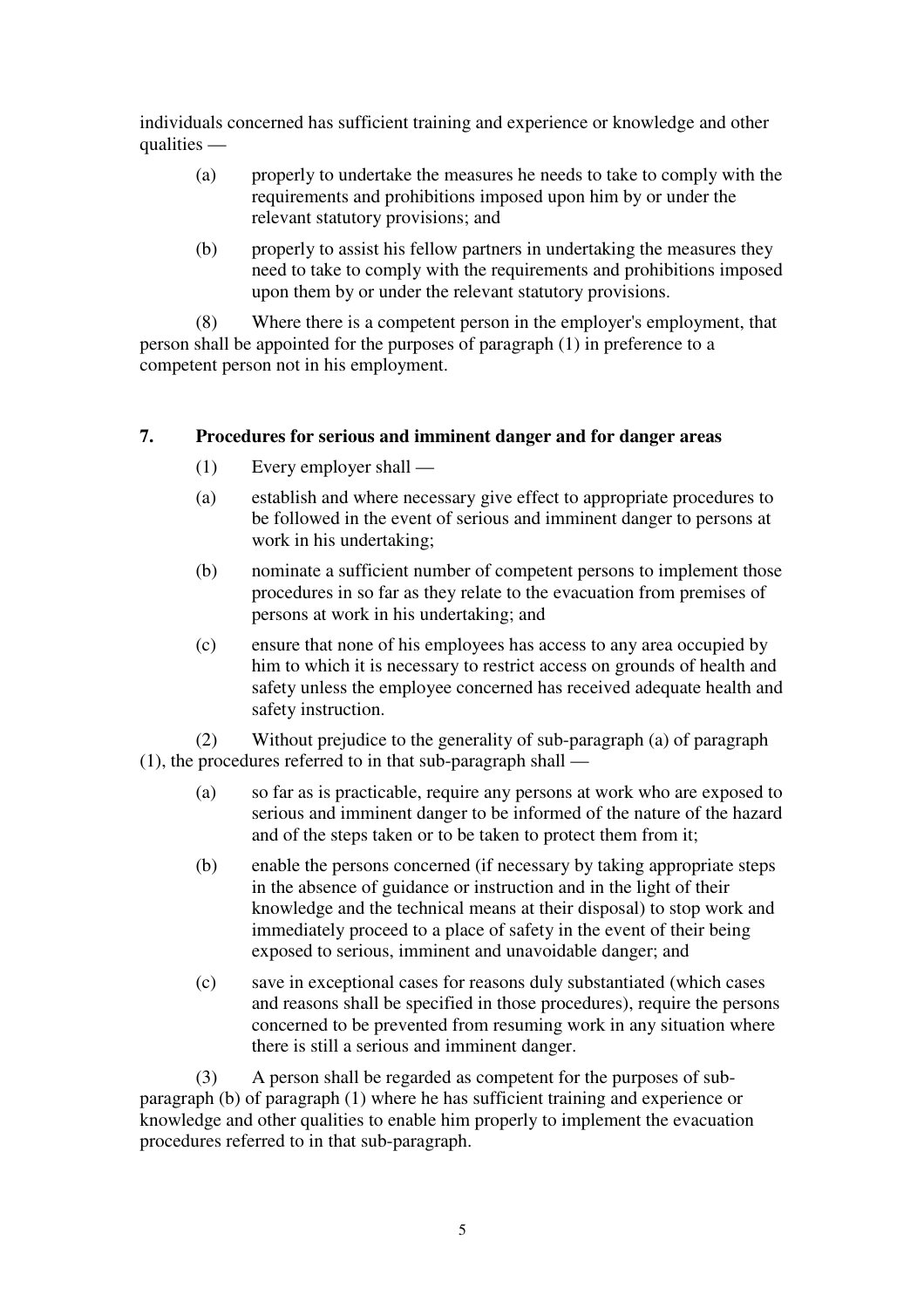## **8. Contacts with external services**

Every employer shall ensure that any necessary contacts with external services are arranged, particularly as regards first-aid, emergency medical care and rescue work.

## **9. Information for employees**

(1) Every employer shall provide his employees with comprehensible and relevant information on —

- (a) the risks to their health and safety identified by the assessment;
- (b) the preventive and protective measures;
- (c) the procedures referred to in regulation  $7(1)(a)$  and the measures referred to in paragraph 1(2)(a) of the Schedule;
- (d) the identity of the persons nominated by him in accordance with regulation  $7(1)(b)$  and paragraph  $1(2)(b)$  of the Schedule; and
- (e) the risks notified to him in accordance with regulation  $10(1)(c)$ .

(2) Every employer shall, before employing a child, provide a parent of the child with comprehensible and relevant information on —

- (a) the risks to his health and safety identified by the assessment;
- (b) the preventive and protective measures; and
- (c) the risks notified to him in accordance with regulation  $10(1)(c)$ .

(3) The reference in paragraph (2) to a parent of the child includes a person who has parental responsibility for him.

# **10. Co-operation and co-ordination**

(1) Where 2 or more employers share a workplace (whether on a temporary or a permanent basis), each such employer shall —

- (a) co-operate with the other employers concerned so far as is necessary to enable them to comply with the requirements and prohibitions imposed upon them by or under the relevant statutory provisions and by regulation 17;
- (b) (taking into account the nature of his activities) take all reasonable steps to co-ordinate the measures he takes to comply with the requirements and prohibitions imposed upon him by or under the relevant statutory provisions and by regulation 17 with the measures the other employers concerned are taking to comply with the requirements and prohibitions imposed upon them by that legislation; and
- (c) take all reasonable steps to inform the other employers concerned of the risks to their employees'health and safety arising out of or in connection with the conduct by him of his undertaking.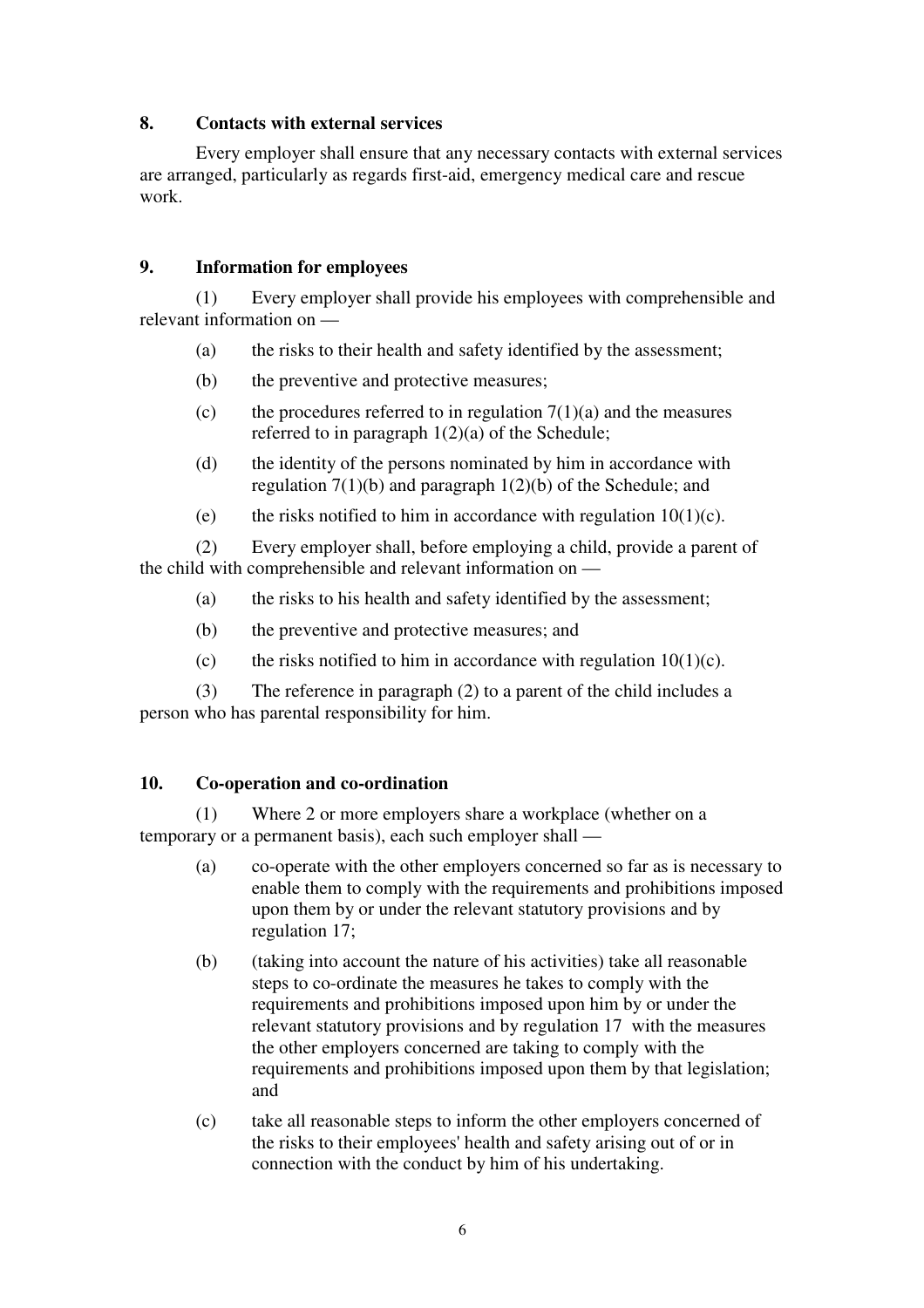(2) Paragraph (1) (except so far as it refers to regulation 17) applies to employers sharing a workplace with self-employed persons and to self-employed persons sharing a workplace with other self-employed persons as it applies to employers sharing a workplace with other employers; and the references in that paragraph to employers and their employees shall be construed accordingly.

## **11. Persons working in host employers' or self-employed persons' undertakings**

(1) Every employer and every self-employed person shall ensure that the employer of any employees from an outside undertaking who are working in his undertaking is provided with comprehensible information on —

- (a) the risks to those employees'health and safety arising out of or in connection with the conduct by that first-mentioned employer or by that self-employed person of his undertaking; and
- (b) the measures taken by that first-mentioned employer or by that selfemployed person in compliance with the requirements and prohibitions imposed upon him by or under the relevant statutory provisions and by regulation 17 so far as those requirements and prohibitions relate to those employees.

(2) Paragraph (1) (except so far as it refers to regulation 17) applies to a self-employed person who is working in the undertaking of an employer or a selfemployed person as it applies to employees from an outside undertaking who are working therein; and the references in that paragraph to —

- (a) the employer of any employees from an outside undertaking who are working in the undertaking of an employer or a self-employed person, and
- (b) employees from an outside undertaking who are working in the undertaking of an employer or a self-employed person,

shall be construed accordingly.

(3) Every employer shall ensure that any person working in his undertaking who is not his employee and every self-employed person (not being an employer) shall ensure that any person working in his undertaking is provided with appropriate instructions and comprehensible information regarding any risks to that person's health and safety which arise out of the conduct by that employer or selfemployed person of his undertaking.

- (4) Every employer shall —
- (a) ensure that the employer of any employees from an outside undertaking who are working in his undertaking is provided with sufficient information to enable that second-mentioned employer to identify any person nominated by that first mentioned employer in accordance with regulation  $7(1)(b)$  to implement evacuation procedures as far as those employees are concerned; and
- (b) take all reasonable steps to ensure that any employees from an outside undertaking who are working in his undertaking receive sufficient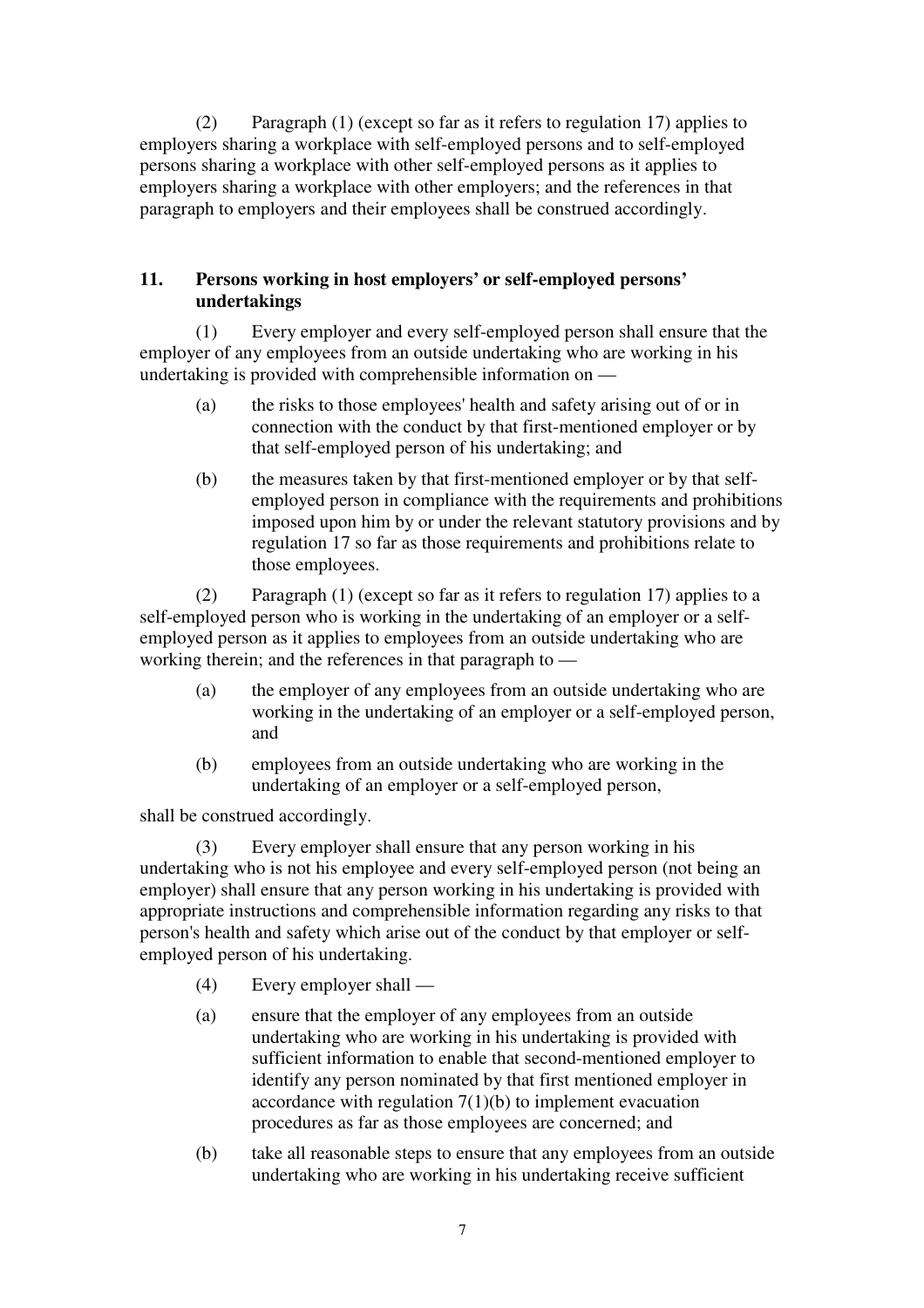information to enable them to identify any person nominated by him in accordance with regulation  $7(1)(b)$  to implement evacuation procedures as far as they are concerned.

(5) Paragraph (4) applies to a self-employed person who is working in an employer's undertaking as it applies to employees from an outside undertaking who are working therein; and the references in that paragraph to -

- (a) the employer of any employees from an outside undertaking who are working in an employer's undertaking, and
- (b) employees from an outside undertaking who are working in an employer's undertaking,

shall be construed accordingly.

## **12. Capabilities and training**

(1) Every employer shall, in entrusting tasks to his employees, take into account their capabilities as regards health and safety.

(2) Every employer shall ensure that his employees are provided with adequate health and safety training (taking into account the degree of risk) —

- (a) on their being recruited into the employer's undertaking; and
- (b) on their being exposed to new or increased risks because of
	- (i) their being transferred or given a change of responsibilities within the employer's undertaking,
	- (ii) the introduction of new work equipment into or a change respecting work equipment already in use within the employer's undertaking,
	- (iii) the introduction of new technology into the employer's undertaking, or
	- (iv) the introduction of a new system of work into or a change respecting a system of work already in use within the employer's undertaking.
- (3) The training referred to in paragraph (2) shall —
- (a) be repeated periodically where appropriate;
- (b) be adapted to take account of any new or changed risks to the health and safety of the employees concerned; and
- (c) take place during working hours.

## **13. Employees' duties**

(1) Every employee shall use any machinery, equipment, dangerous substance, transport equipment, means of production or safety device provided to him by his employer in accordance both with any training in the use of the equipment concerned which has been received by him and the instructions respecting that use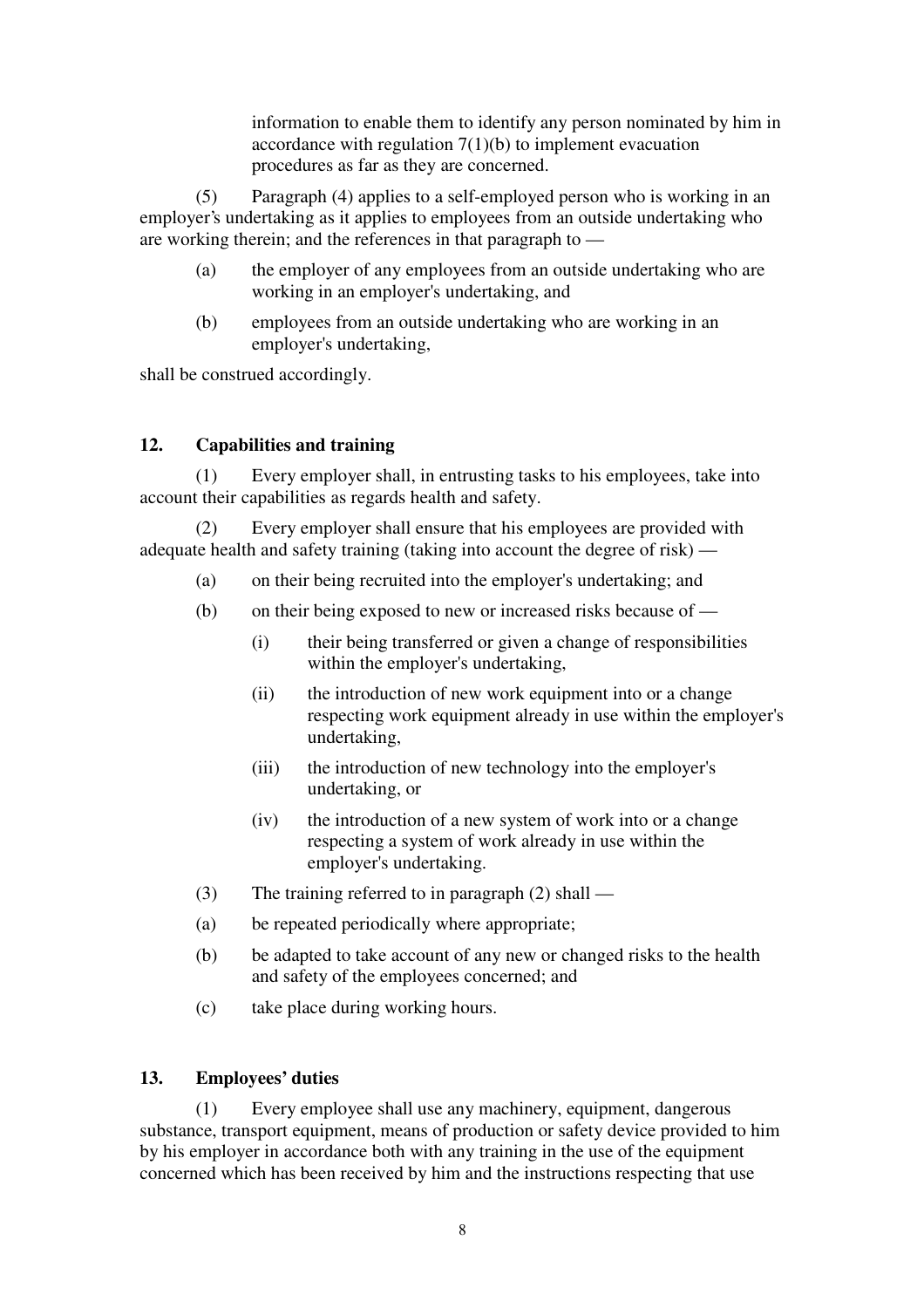which have been provided to him by the said employer in compliance with the requirements and prohibitions imposed upon that employer by or under the relevant statutory provisions.

(2) Every employee shall inform his employer or any other employee of that employer with specific responsibility for the health and safety of his fellow employees —

- (a) of any work situation which a person with the first-mentioned employee's training and instruction would reasonably consider represented a serious and immediate danger to health and safety; and
- (b) of any matter which a person with the first-mentioned employee's training and instruction would reasonably consider represented a shortcoming in the employer's protection arrangements for health and safety,

in so far as that situation or matter either affects the health and safety of that first mentioned employee or arises out of or in connection with his own activities at work, and has not previously been reported to his employer or to any other employee of that employer in accordance with this paragraph.

## **14. Temporary workers**

(1) Every employer shall provide any person whom he has employed under a fixed-term contract of employment with comprehensible information on —

- (a) any special occupational qualifications or skills required to be held by that employee if he is to carry out his work safely; and
- (b) any health surveillance required to be provided to that employee by or under any of the relevant statutory provisions,

and shall provide the said information before the employee concerned commences his duties.

(2) Every employer and every self-employed person shall provide any person employed in an employment business who is to carry out work in his undertaking with comprehensible information on —

- (a) any special occupational qualifications or skills required to be held by that employee if he is to carry out his work safely; and
- (b) health surveillance required to be provided to that employee by or under any of the relevant statutory provisions.

(3) Every employer and every self-employed person shall ensure that every person carrying on an employment business whose employees are to carry out work in his undertaking is provided with comprehensible information on —

- (a) any special occupational qualifications or skills required to be held by those employees if they are to carry out their work safely; and
- (b) the specific features of the jobs to be filled by those employees (in so far as those features are likely to affect their health and safety);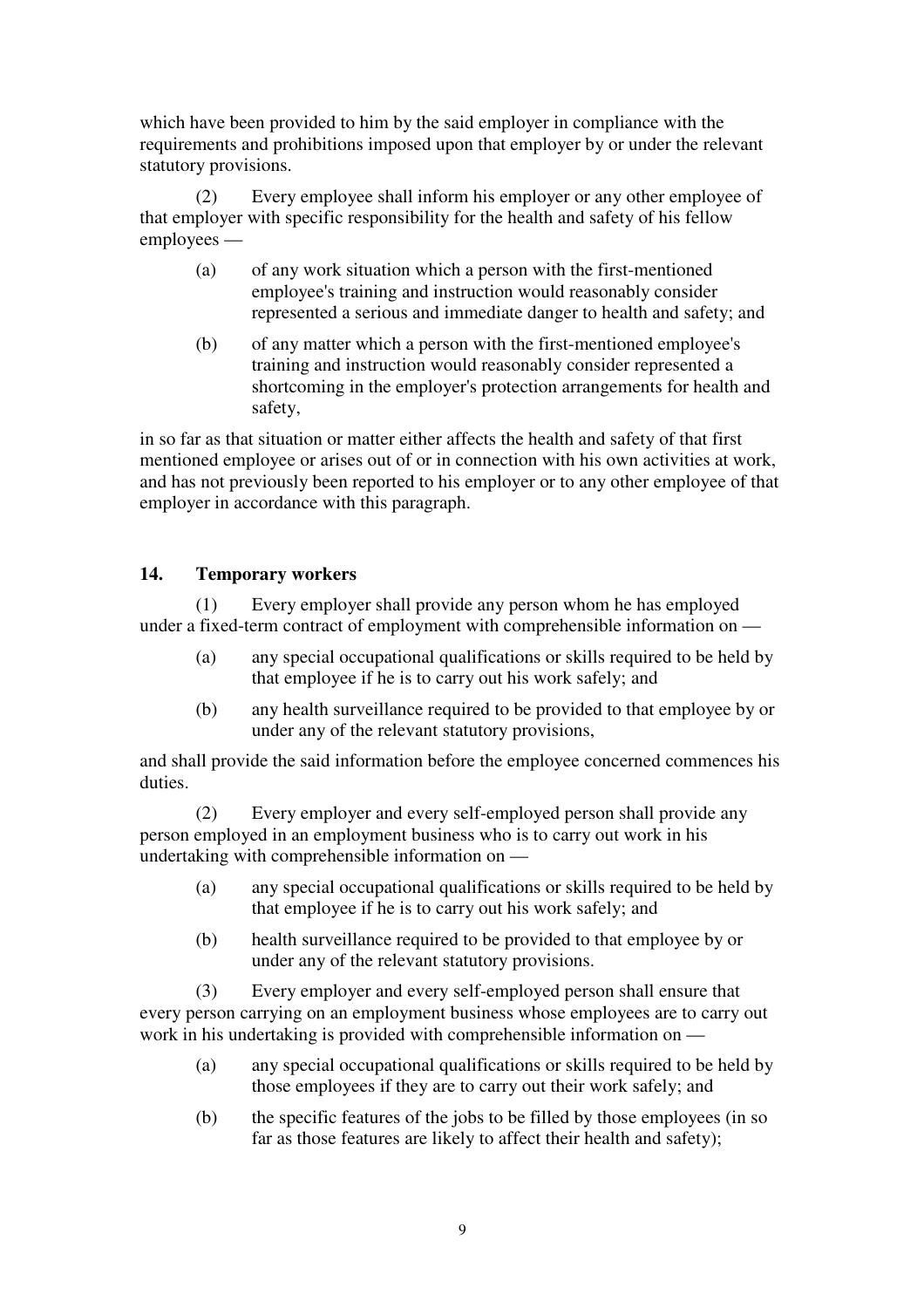and the person carrying on the employment business concerned shall ensure that the information so provided is given to the said employees.

## **15. Risk assessment in respect of new or expectant mothers**

- $(1)$  Where —
- (a) the persons working in an undertaking include women of child-bearing age; and
- (b) the work is of a kind which could involve risk, by reason of her condition, to the health and safety of a new or expectant mother, or to that of her baby,

the assessment shall also include an assessment of such risk.

(2) Where, in the case of an individual employee, the taking of any other action the employer is required to take under the relevant statutory provisions would not avoid the risk referred to in paragraph (1), the employer shall implement such measures in respect of that individual as it is reasonable to do so to avoid such risks.

(3) In relation to risk from any infectious or contagious disease, references in paragraphs (1) and (2) to risk are to a level of risk at work which is in addition to the level to which a new or expectant mother may be expected to be exposed outside the workplace.

- (4) Nothing in paragraph (2) requires the employer —
- (a) to take any action in relation to an employee until she has notified the employer in writing that she is pregnant, has given birth within the previous 6 months, or is breastfeeding; or
- (b) to maintain action taken in relation to an employee where
	- (i) she has notified the employer that she is pregnant, but has failed, within a reasonable time of being requested to do so in writing by him, to produce for his inspection a certificate from a registered medical practitioner or a registered midwife showing that she is pregnant;
	- (ii) he knows that she is no longer a new or expectant mother; or
	- (c) he cannot establish whether she remains a new or expectant mother.

#### **16. Protection of children and young persons**

(1) Every employer shall ensure that children and young persons employed by him are protected at work from any risks to their health or safety which are a consequence of their lack of experience, or absence of awareness of existing or potential risks or the fact that young persons have not yet fully matured.

(2) Subject to paragraph (3), no employer shall employ child or a young person for work —

(a) which is beyond his physical or psychological capacity;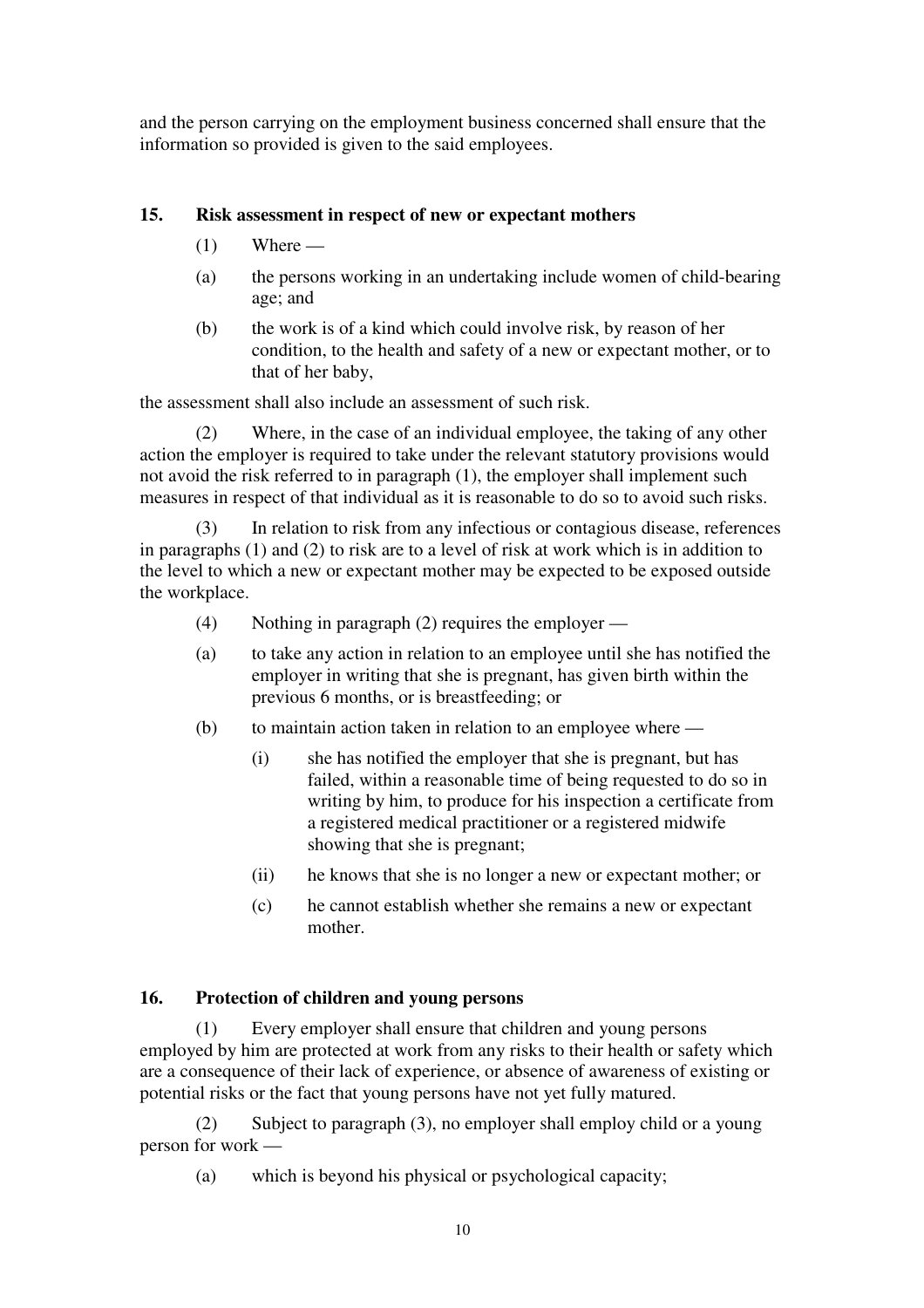- (b) involving harmful exposure to agents which are toxic or carcinogenic, cause heritable genetic damage or harm to the unborn child or which in any other way chronically affect human health;
- (c) involving harmful exposure to radiation;
- (d) involving the risk of accidents which it may reasonably be assumed cannot be recognised or avoided by children or young persons, as the case may be, owing to their insufficient attention to safety or lack of experience or training; or
- (e) in which there is a risk to health from
	- (i) extreme cold or heat;
	- (ii) noise; or
	- (iii) vibration,

and in determining whether work will involve harm or risks for the purposes of this paragraph, regard shall be had to the results of the assessment.

(3) Nothing in paragraph (2) prevents the employment of a young person for work —

- (a) where it is necessary for his training;
- (b) where he will be supervised by a competent person; and
- (c) where any risk will be reduced to the lowest level that is reasonably practicable.
- (4) This regulation are without prejudice to —
- (a) the other provisions of these Regulations; and
- (b) any prohibition or restriction, arising otherwise than by this regulation, on the employment of any person.

## **17. Fire precautions in the workplace**

(1) Every employer shall ensure that the requirements of the Schedule are complied with in respect of every workplace, other than an excepted workplace, which is to any extent under his control.

(2) Every person other than the employer referred to in paragraph (1), who has, to any extent, control of a workplace, other than an excepted workplace, shall ensure that, so far as relates to matters within his control, the workplace complies with any applicable requirement of the Schedule.

(3) Where a person has, by virtue of any contract or tenancy, an obligation of any extent in relation to —

- (a) the maintenance or repair of any workplace; or
- (b) the safety of any workplace,

that person shall be treated, for the purposes of paragraph (2), as being a person who has control of the workplace to the extent that his obligation so extends.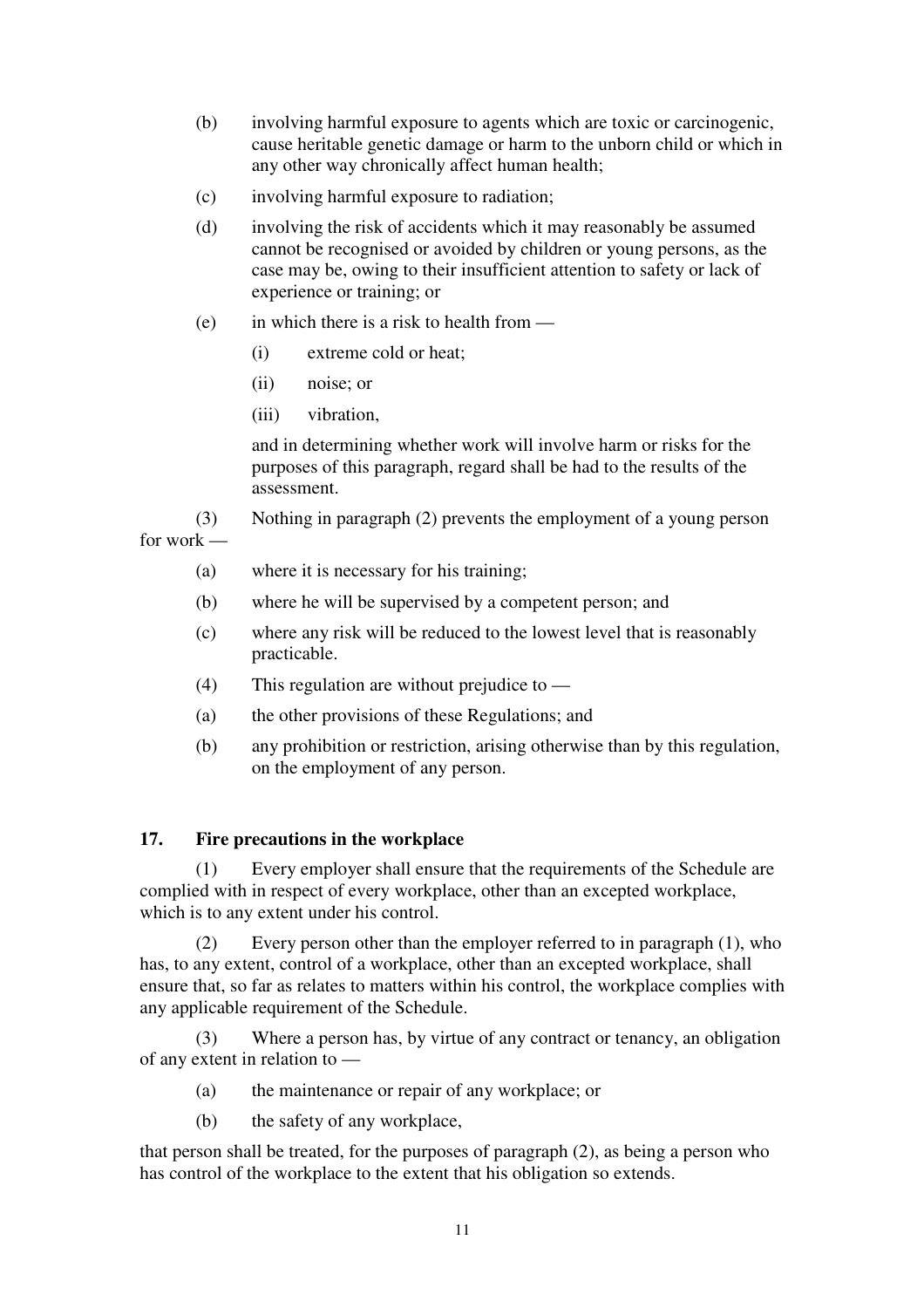(4) Any reference in this regulation to a person having control of any workplace is a reference to a person having control of the workplace in connection with the carrying on by him of a trade, business or other undertaking (whether for profit or not).

(5) The requirements of this regulation shall not have effect to the extent that they would prevent —

- (a) any member of the armed forces of the Crown or of any visiting force;
- (b) any constable; or
- (c) any member of any emergency service,

from carrying out their duties.

(6) Without prejudice to paragraph  $(5)$ , paragraph  $2(2)(f)$  of the Schedule does not apply to any institution (within the meaning of the Custody Act 1995<sup>5</sup>) or any part of any other premises used for keeping persons in lawful custody or detention.

(7) Where paragraph (5) or (6) applies, the safety of persons in case of fire shall nevertheless be ensured so far as is reasonably practicable.

### **18. Exclusion of civil liability**

(1) Breach of a duty imposed by these Regulations does not confer a right of action in any civil proceedings.

(2) Paragraph (1) does not apply to any duty imposed by these Regulations on an employer —

- (a) to the extent that it relates to risk referred to in regulation  $15(1)$  to an employee; or
- (b) which is contained in regulation 16.

 $5$  1995 c.1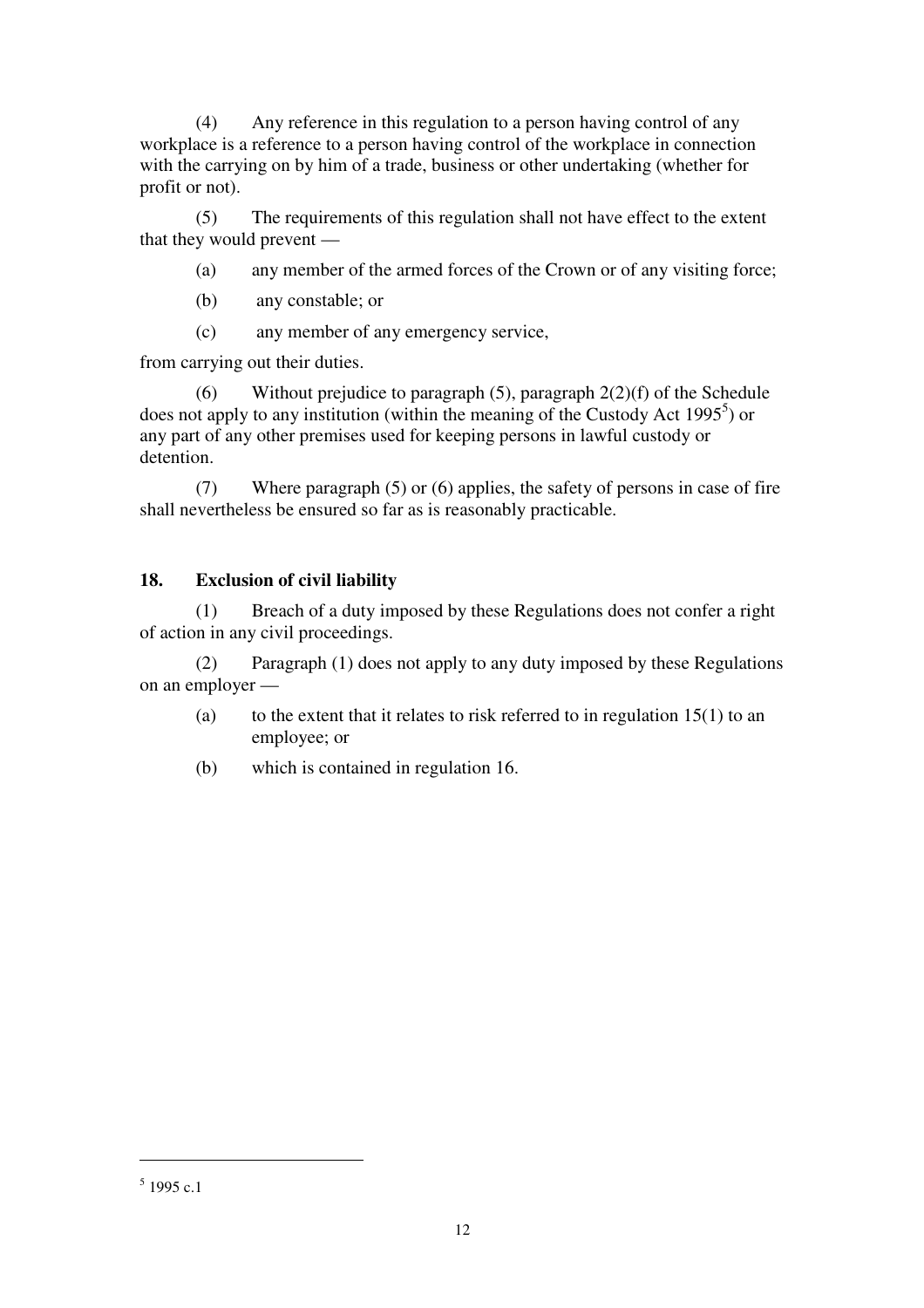#### Regulation 17.

#### **SCHEDULE**

#### FIRE PRECAUTIONS IN THE WORKPLACE

#### *Fire-fighting and fire detection*

1. (1) Where necessary (whether due to the features of a workplace, the activity carried on there, any hazard present there or any other relevant circumstances) in order to safeguard the safety of employees in case of fire —

- (a) a workplace shall, to the extent that is appropriate, be equipped with appropriate firefighting equipment and with fire detectors and alarms; and
- (b) any non-automatic fire-fighting equipment so provided shall be easily accessible, simple to use and indicated by signs,

and, for the purposes of (a) above, what is appropriate is to be determined having regard to the dimensions and use of the buildings at the workplace, the equipment they contain, the physical and chemical properties of the substances likely to be present and the maximum number of people that may be present at any one time.

(2) An employer shall, where necessary in order to safeguard the safety of his employees in case of fire —

- (a) take measures for fire-fighting in the workplace, adapted to the nature of the activities carried on there and the size of his undertaking and of the workplace concerned and taking into account persons other than his employees who may be present;
- (b) nominate employees to implement those measures and ensure that the number of such employees, their training and the equipment available to them are adequate, taking into account the size of, and the specific hazards involved in, the workplace concerned; and
- (c) arrange any necessary contacts with external emergency services, particularly as regards rescue work and fire-fighting.

#### *Emergency routes and exits*

2. (1) Where necessary in order to safeguard the safety of employees in case of fire, routes to emergency exits from a workplace and the exits themselves shall be kept clear at all times.

(2) The following requirements must be complied with in respect of a workplace where necessary (whether due to the features of the workplace, the activity carried on there, any hazard present there or any other relevant circumstances) in order to safeguard the safety of employees in case  $\overline{\text{of}}$  fire  $\overline{\phantom{0}}$ 

- (a) emergency routes and exits shall lead as directly as possible to a place of safety;
- (b) in the event of danger, it must be possible for employees to evacuate the workplace quickly and as safely as possible;
- (c) the number, distribution and dimensions of emergency routes and exits shall be adequate having regard to the use, equipment and dimensions of the workplace and the maximum number of persons that may be present there at any one time;
- (d) emergency doors shall open in the direction of escape;
- (e) sliding or revolving doors shall not be used for exits specifically intended as emergency exits;
- (f) emergency doors shall not be so locked or fastened that they cannot be easily and immediately opened by any person who may require to use them in an emergency;
- (g) emergency routes and exits must be indicated by signs; and
- (h) emergency routes and exits requiring illumination shall be provided with emergency lighting of adequate intensity in the case of failure of their normal lighting.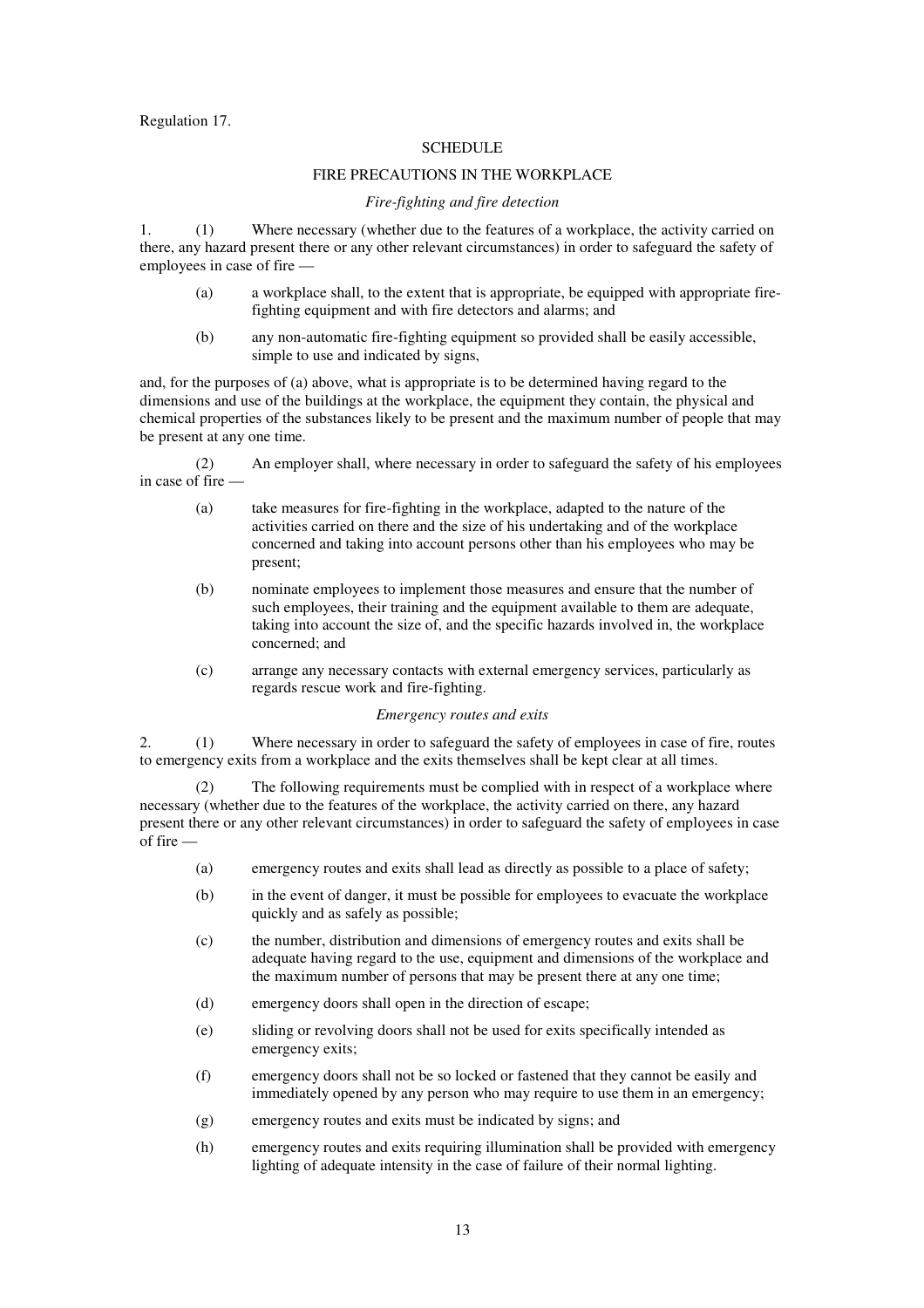#### *Maintenance*

3. Where necessary in order to safeguard the safety of employees in case of fire, the workplace and any equipment and devices provided in respect of the workplace under this Schedule shall be subject to a suitable system of maintenance and be maintained in an efficient state, in efficient working order and in good repair.

MADE 14<sup>th</sup> December, 2003

*Pamela M. Crowe* Minister for Local Government and the Environment